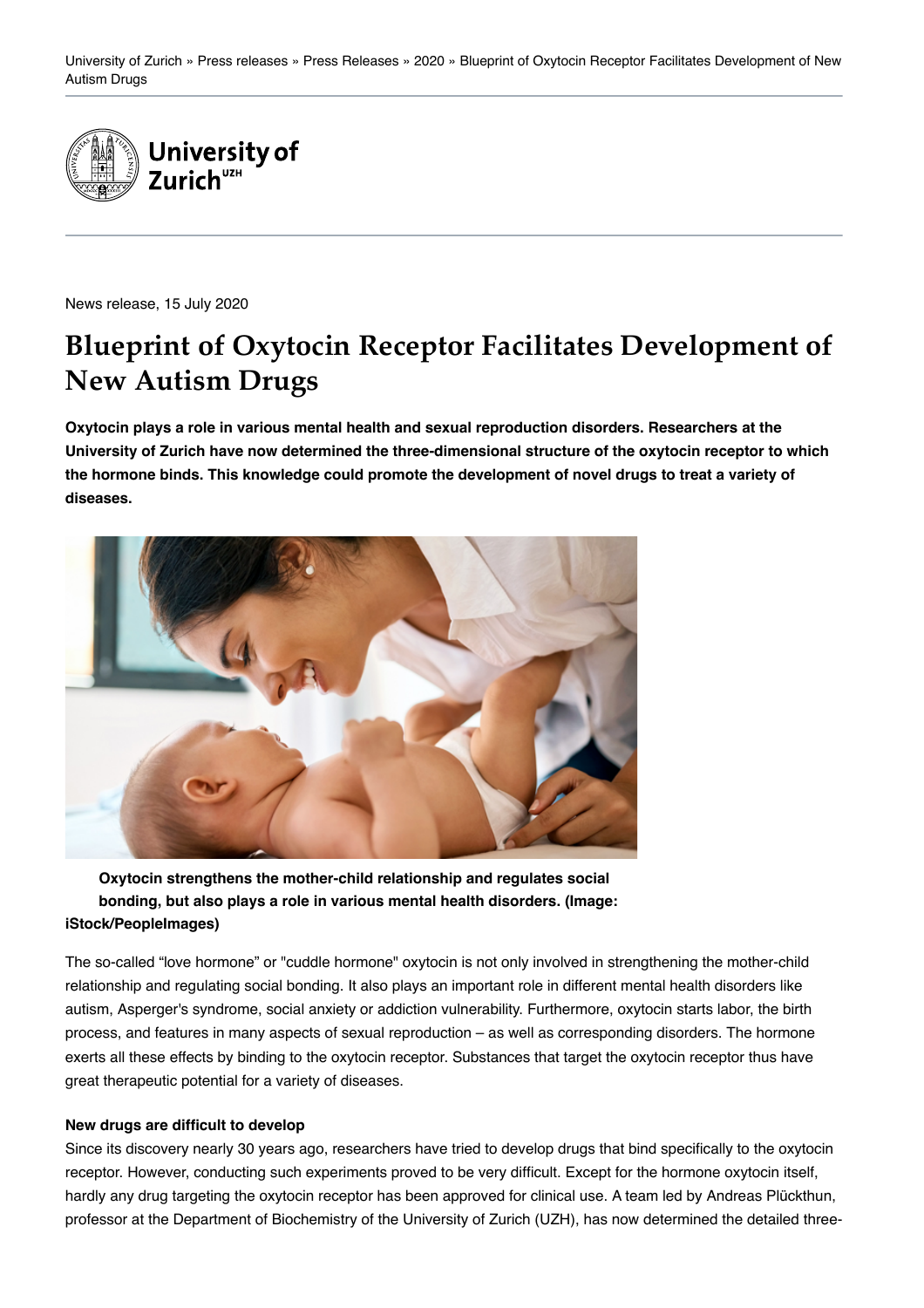dimensional structure of the oxytocin receptor bound to the drug candidate retosiban, which was developed for the suppression of preterm labor.

"The elucidation of the oxytocin receptor's structure was an extremely challenging undertaking, which only succeeded thanks to a combination of directed evolution and protein engineering methods we developed over the last few years," says Plückthun. "Understanding the exact three-dimensional interaction of retosiban and the oxytocin receptor at the atomic level serves as the blueprint for developing new therapeutics that regulate the receptor's functioning."

#### **Improved understanding of receptor mechanism**

The scientists also made an additional discovery. "To allow efficient propagation of oxytocin-induced signaling, the oxytocin receptor has to interact with two additional substances – cholesterol and magnesium," says PhD candidate Yann Waltenspühl. Determining the exact receptor shape enabled the researchers to identify interaction regions for both of these substances. "The identification of these previously unknown regions fundamentally improves the understanding of the receptor mechanism," adds the first author of the study.

#### **Boosting the development of new therapeutics for other diseases**

The new findings might also be directly applicable to the very closely related vasopressin receptors. The hormone vasopressin controls the water content of body fluids and the blood pressure, and its receptors are therefore drug targets for the treatment of many diseases – from kidney disease to heart failure. Just like the oxytocin receptor, the vasopressin receptors have also been implicated in autism spectrum disorders. "Our work could thus boost the development of new drugs for a very broad range of widespread and severe human diseases," concludes Andreas Plückthun.

#### **Literature:**

Yann Waltenspühl, Jendrik Schöppe, Janosch Ehrenmann, Lutz Kummer, Andreas Plückthun. Crystal structure of the human oxytocin receptor. Science Advances. 15 July 2020. DOI: [10.1126/sciadv.abb5419](https://doi.org/10.1126/sciadv.abb5419)

## **Funding**

The project led by Andreas Plückthun was funded by the Swiss National Science Foundation (SNSF).

#### **Contact**

Prof. Dr. Andreas Plückthun Department of Biochemistry University of Zurich Phone: +41 44 635 55 70 [E-mail](mailto:plueckthun@bioc.uzh.ch)

### **Image download**

Oxytocin receptor



#### (jpg, 826 kB)

Structure of the oxytocin receptor in the cell membrane (grey), to which retosiban (orange) and cholesterol (green) are bound. (Image: UZH)